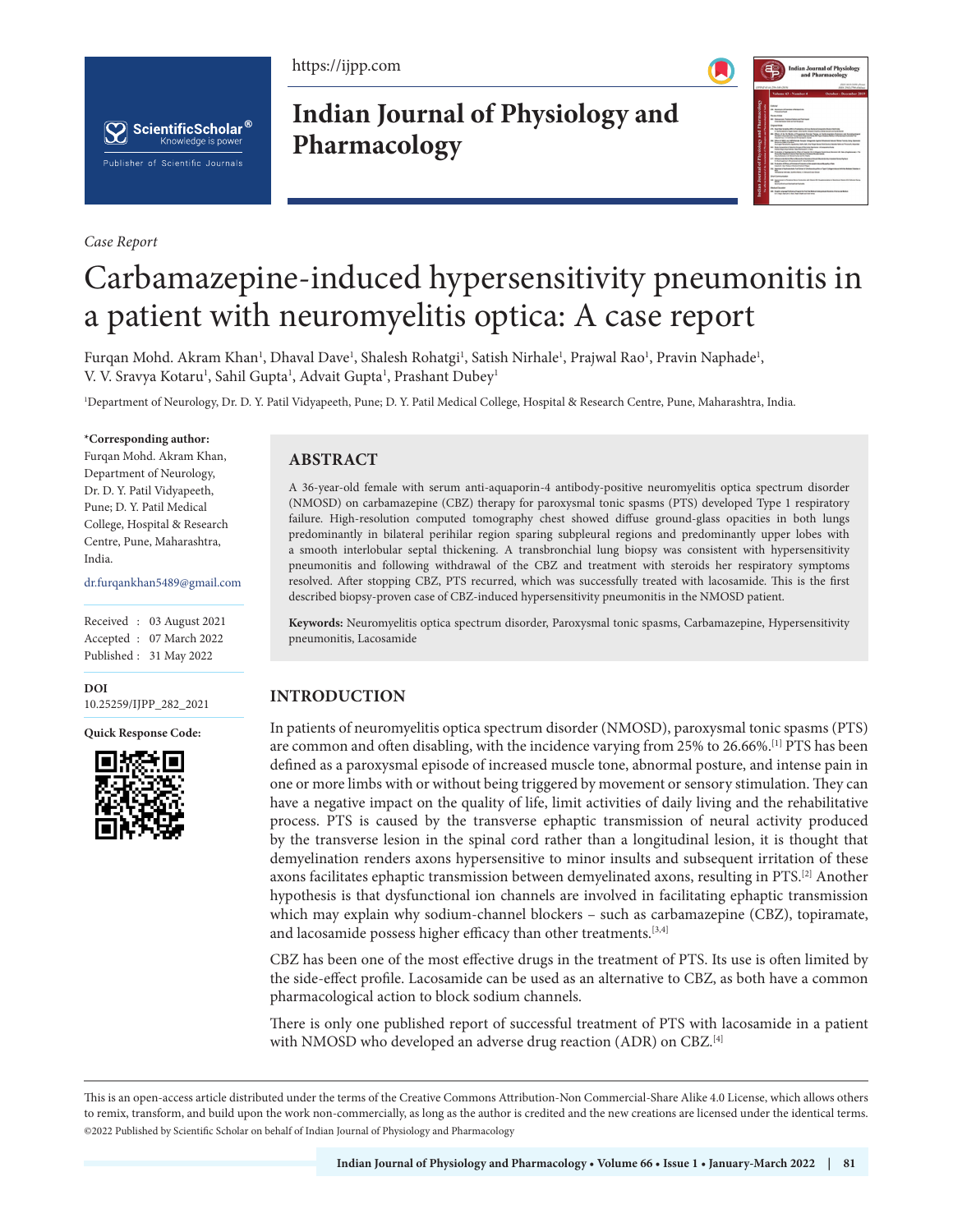We report a case of a 36-year-old female NMOSD patient with severe PTS who developed CBZ- induced hypersensitivity pneumonitis, which was successfully treated with lacosamide.

## **CASE REPORT**

A 36-year-old female with serum anti-aquaporin-4 antibodypositive NMOSD developed PTS while recovering from an attack of cervical longitudinally extensive transverse myelitis. The tonic spasms were characterised by flexion of the right fingers, wrist, and elbow and internal rotation of the shoulder. Some of the attacks also involved the right leg. Multiple episodes occurred daily. PTS was painful, with limited activities of daily living and the rehabilitation process. She was initially treated with escalating doses of baclofen, gabapentin, and diazepam without significant improvement. She was started on oral CBZ at a dose of 200 mg twice daily after she was tested negative for HLA-B\* 1502. Prompt resolution in PTS was seen within 24 h of starting CBZ.

She was treated with 1 g of intravenous methylprednisolone for 5 days for an acute attack of NMOSD and was put on a tapering dose of oral prednisolone. She was induced with two infusions of 1-g rituximab given 15 days apart for prophylaxis of NMOSD. Before giving rituximab, latent tuberculosis was ruled out with a negative Quantiferon-TB gold test and her chest radiograph was unremarkable. Over 12 weeks, oral steroids were tapered and stopped. Two weeks after stopping steroids, the patient developed medical research council (MRC) Grade 2 dyspnoea which progressed gradually to MRC Grade 4 over a period of 4 weeks. Along with dyspnoea patient experienced fatigue and malaise without fever, cough, weight loss, or reduced appetite. History was significant for atopic diathesis, recurrent allergic rhinitis was present.

On admission, her peripheral capillary oxygen saturation  $(SpO<sub>2</sub>)$  was 68% breathing room air, respiratory rate was 26/min, heart rate was 112/min, blood pressure was 120/76 mmHg, she was afebrile with a core body temperature of 97.8°F. On auscultation of lungs, fine inspiratory crackles were present. The rest of the examination was normal.

Her arterial blood gas breathing room air showed Type 1 respiratory failure with pH = 7.462,  $pO_2$  = 54.3 mmHg,  $pCO<sub>2</sub> = 30.5$  mmHg.

The chest radiograph showed bilateral interstitial infiltrates.

High-resolution computed tomography (HRCT) thorax showed diffuse ground-glass opacities in both lungs predominantly in bilateral perihilar region sparing subpleural regions and predominantly upper lobes with smooth interlobular septal thickening [Figure 1].

Results of routine blood analysis were normal including white blood cell and eosinophil counts, there were negative results for vasculitis screening (rheumatoid factor, antinuclear antibody, extractable nuclear antigens, and antiphospholipid antibody) and viral serology: Human immunodeficiency virus, hepatitis B, and hepatitis C. Serum CBZ levels were within normal limits.

The serum erythrocyte sedimentation rate was 20 in the  $1<sup>st</sup>$ h, while C-reactive protein and procalcitonin levels were within the normal range.

Bronchoscopy with bronchoalveolar lavage and transbronchial biopsies was performed.

No bacteria were seen on Gram-stained preparations of bronchoalveolar lavage fluid (BALF), ZN stain for acidfast bacilli was negative. CB-NAAT of BALF was negative. Cultures of the BALF and blood were negative. BALF showed 67% lymphocytes, 25% macrophages and 8% neutrophils.

Transbronchial lung biopsy showed interstitial expansion with predominant lymphocytic infiltration and few poorly formed non-caseating granulomas, suggestive of subacute hypersensitivity pneumonitis [Figure 2].

Based on the clinical picture, laboratory, radiological and biopsy findings, a diagnosis of hypersensitivity pneumonitis was made. As per Naranjo ADR probability scale, the ADR



**Figure 1:** (a) Axial; (b) coronal HRCT images, showing bilateral diffuse ground glass opacities, predominantly in bilateral perihilar region sparing subpleural regions with smooth interlobular septal thickening.



**Figure 2:** Intermediate-magnification photomicrograph (haematoxylin and eosin; ×100) demonstrating showing interstitial lymphocytic predominant infiltrates with a non-caseating granulomas (arrow).